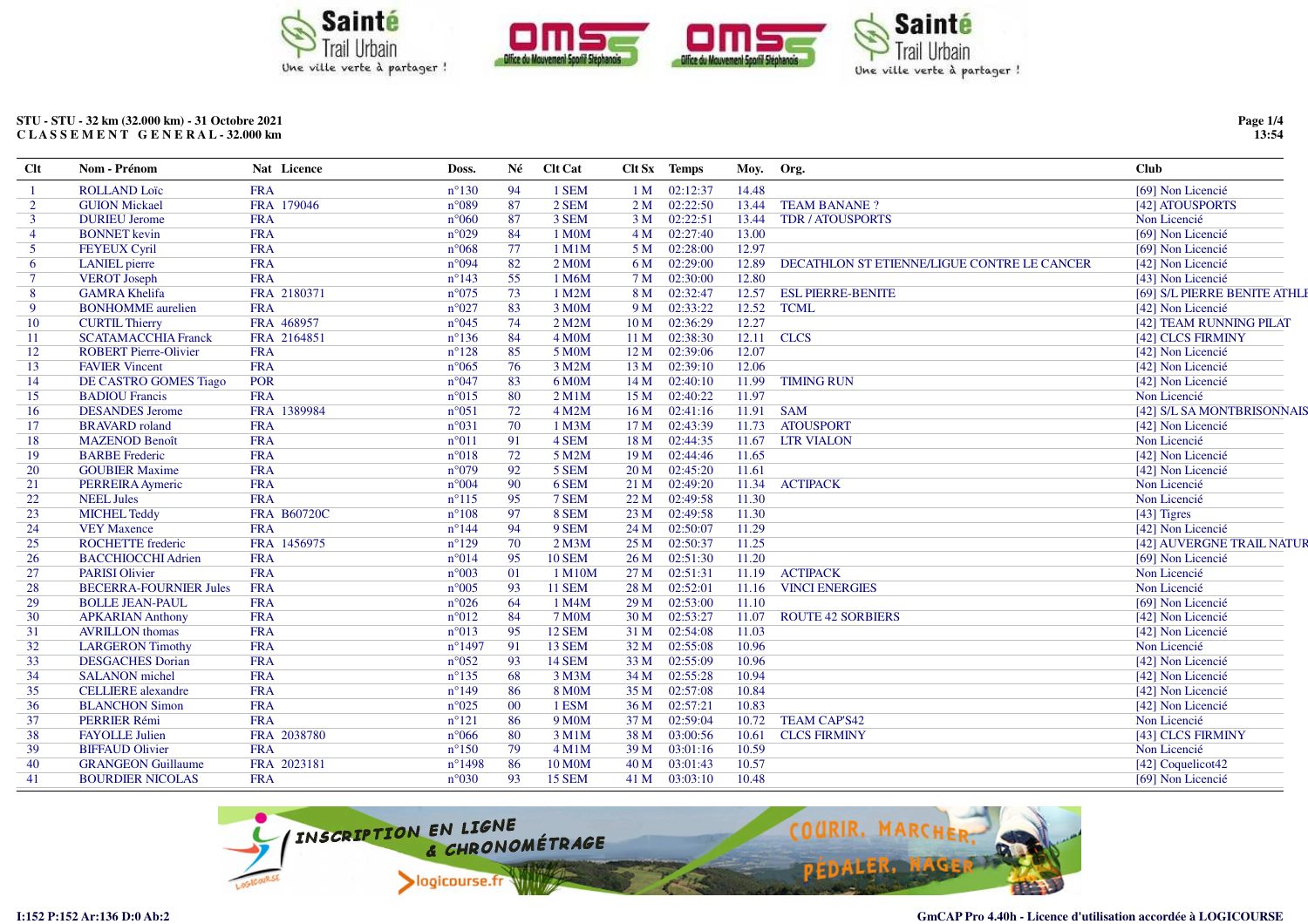

STU - STU - 32 km (32.000 km) - 31 Octobre 2021 CLASSEMENT GENERAL-32.000 km

| <b>Clt</b> | Nom - Prénom                 | Nat Licence              | Doss.            | Né | <b>Clt Cat</b>     |      | Clt Sx Temps  | Moy.  | Org.                                     | <b>Club</b>                 |
|------------|------------------------------|--------------------------|------------------|----|--------------------|------|---------------|-------|------------------------------------------|-----------------------------|
| 42         | <b>CAVACECE</b> albin        | <b>FRA</b>               | $n^{\circ}033$   | 93 | <b>16 SEM</b>      | 42 M | 03:04:22      | 10.41 |                                          | [42] Non Licencié           |
| 43         | <b>EL HADAK Jaouad</b>       | <b>FRA</b>               | $n^{\circ}$ 1499 | 76 | 6 M2M              | 43 M | 03:04:30      | 10.41 |                                          | Non Licencié                |
| 44         | <b>DEVUN Matthieu</b>        | <b>FRA</b>               | $n^{\circ}053$   | 90 | <b>17 SEM</b>      | 44 M | 03:04:45      | 10.39 |                                          | [42] Non Licencié           |
| 45         | <b>BARALLON Clément</b>      | FRA 2281502              | $n^{\circ}017$   | 87 | 18 SEM             | 45 M | 03:06:14      | 10.31 |                                          | [42] CLCS FIRMINY           |
| 46         | <b>VENDE</b> Serge           | <b>FRA</b>               | $n^{\circ}006$   | 65 | 2 M4M              | 46 M | 03:07:16      | 10.25 | <b>VINCI ENERGIES</b>                    | Non Licencié                |
| 47         | <b>TAVERNIER Benjamin</b>    | <b>FRA</b>               | $n^{\circ}139$   | 97 | <b>19 SEM</b>      | 47 M | 03:07:48      | 10.22 |                                          | [42] Non Licencié           |
| 48         | <b>CHALAYER Laurent</b>      | <b>FRA</b>               | $n^{\circ}036$   | 81 | 5 M1M              | 48 M | 03:08:31      | 10.19 | <b>MONTBRISON TRIATHLON</b>              | [42] Non Licencié           |
| 49         | <b>MOUNIER Philippe</b>      | FRA 1874738              | $n^{\circ}112$   | 69 | 4 M3M              | 49 M | 03:10:38      | 10.07 |                                          | [42] CLCS FIRMINY           |
| 50         | <b>COROMPT</b> Guillaume     | <b>FRA</b>               | $n^{\circ}043$   | 74 | 7 M2M              | 50 M | 03:11:17      | 10.04 |                                          | [42] Non Licencié           |
| 51         | <b>VILLAREALE SALVATORE</b>  | <b>FRA</b>               | $n^{\circ}145$   | 68 | 5 M3M              | 51 M | 03:11:24      | 10.03 |                                          | [69] Non Licencié           |
| 52         | PHILIPPE pierre eric         | FRA 2007331              | $n^{\circ}122$   | 75 | 8 M2M              | 52 M | 03:11:29      | 10.03 | <b>COURIR POUR DES POMMES</b>            | [42] courir pour des pommes |
| 53         | <b>DUPIN Ludovic</b>         | FRA A17202C0280263MV2FRA | $n^{\circ}059$   | 73 | 9 M2M              | 53 M | 03:11:55      | 10.00 | <b>TCML</b>                              | $[69]$ TCML                 |
| 54         | <b>LOI</b> Dany              | <b>FRA</b>               | n°097            | 85 | 11 M0M             | 54 M | 03:12:36      | 9.97  |                                          | [42] Non Licencié           |
| 55         | <b>FAURE Florence</b>        | <b>FRA</b>               | $n^{\circ}064$   | 73 | 1 M <sub>2</sub> F | 1F   | 03:12:38      | 9.97  | <b>HRC</b>                               | [42] Non Licencié           |
| 56         | <b>ROYON</b> Nadia           | <b>FRA</b>               | $n^{\circ}133$   | 84 | 1 M <sub>OF</sub>  | 2F   | 03:13:00      | 9.95  |                                          | Non Licencié                |
| 57         | <b>MACAZAGA</b> claire       | FRA 1885005              | $n^{\circ}100$   | 68 | 1 M3F              | 3F   | 03:13:00      | 9.95  | ATHLÉFORM'42/TDR/MOJITO TRAIL            | [42] ATHLEFORM42            |
| 58         | <b>DULAC Thierry</b>         | <b>FRA</b>               | $n^{\circ}058$   | 66 | 3 M4M              | 55 M | 03:13:30      | 9.92  |                                          | [42] Non Licencié           |
| 59         | <b>GRANGER Thomas</b>        | <b>FRA</b>               | $n^{\circ}085$   | 91 | <b>20 SEM</b>      | 56 M | 03:15:39      | 9.81  | <b>CYCLES GRANGER SAINT ETIENNE</b>      | [43] Non Licencié           |
| 60         | <b>DUCREUX Jean Philippe</b> | <b>FRA</b>               | $n^{\circ}057$   | 75 | 10 M2M             | 57 M | 03:17:17      | 9.73  |                                          | [42] Non Licencié           |
| 61         | <b>DOUSPIS David</b>         | <b>FRA</b>               | $n^{\circ}054$   | 75 | 11 M2M             | 58 M | 03:17:41      | 9.71  |                                          | [42] Non Licencié           |
| 62         | <b>NARO</b> daniel           | FRA 1192920              | $n^{\circ}114$   | 63 | 4 M4M              | 59 M | 03:17:54      | 9.70  |                                          | [42] FAC ANDREZIEUX         |
| 63         | <b>VINCENOT Alban</b>        | <b>FRA</b>               | $n^{\circ}146$   | 90 | <b>21 SEM</b>      | 60 M | 03:18:24      | 9.68  | <b>DECAT SAINT ETIENNE</b>               | [42] Non Licencié           |
| 64         | <b>CINIER Bertrand</b>       | <b>FRA</b>               | $n^{\circ}040$   | 81 | 6 M1M              | 61 M | 03:19:10      | 9.64  |                                          | [42] Non Licencié           |
| 65         | PIONCHON Frédéric            | <b>FRA</b>               | $n^{\circ}123$   | 77 | 7 M1M              | 62 M | 03:21:56      | 9.51  |                                          | [42] Non Licencié           |
| 66         | <b>SOULAS</b> thomas         | <b>FRA</b>               | $n^{\circ}138$   | 80 | 8 M1M              | 63 M | 03:21:57      | 9.51  |                                          | [42] Non Licencié           |
| 67         | <b>BANDIERA</b> thibaut      | <b>FRA</b>               | $n^{\circ}016$   | 93 | <b>22 SEM</b>      | 64 M | 03:21:57      | 9.51  | <b>TEAM TRAIL DES COURSIERES</b>         | Non Licencié                |
| 68         | <b>BENIER Cédric</b>         | <b>FRA</b>               | $n^{\circ}010$   | 75 | 12 M2M             | 65 M | 03:23:33      | 9.43  | <b>LTR VIALON</b>                        | Non Licencié                |
| 69         | <b>JALON</b> Charlotte       | <b>FRA</b>               | n°091            | 87 | 1 SEF              | 4F   | 03:23:41      | 9.43  |                                          | [42] Non Licencié           |
| 70         | <b>JALON</b> Maxime          | <b>FRA A14220C</b>       | n°092            | 83 | 12 M0M             | 66 M | 03:23:47      | 9.42  |                                          | [42] ASMSE TRI 42           |
| 71         | <b>LORY</b> Marie            | <b>FRA</b>               | n°098            | 95 | 2 SEF              | 5F   | 03:24:12      | 9.40  |                                          | [42] Non Licencié           |
| 72         | <b>DELAIGUE</b> fabien       | FRA 2085657              | $n^{\circ}049$   | 80 | 9 M1M              | 67 M | 03:25:45      | 9.33  |                                          | [42] FAC ANDREZIEUX         |
| 73         | <b>CHEVALIER Yves</b>        | <b>FRA</b>               | n°039            | 65 | 5 M4M              | 68 M | 03:26:58      | 9.28  | <b>ESPACE ET COURSE</b>                  | [43] Non Licencié           |
| 74         | <b>VANHEE Regis</b>          | <b>FRA</b>               | $n^{\circ}141$   | 78 | 10 M1M             | 69 M | 03:27:07      | 9.27  |                                          | [69] Non Licencié           |
| 75         | <b>PARNEL Jeremy</b>         | <b>FRA</b>               | $n^{\circ}119$   | 84 | 13 M0M             | 70 M | 03:27:25      | 9.26  |                                          | [42] Non Licencié           |
| 76         | <b>GRANET Philippe</b>       | FRA 1584326              | $n^{\circ}082$   | 69 | 6 M3M              | 71 M | 03:27:34      | 9.25  |                                          | [63] AS ROMAGNAT            |
| 77         | <b>CUMER Bastien</b>         | <b>FRA</b>               | $n^{\circ}044$   | 98 | <b>23 SEM</b>      | 72 M | 03:27:54      | 9.24  | <b>MEOW</b>                              | [42] Non Licencié           |
| 78         | <b>CHATAIN Vincent</b>       | <b>FRA</b>               | $n^{\circ}037$   | 77 | 11 M1M             | 73 M | 03:28:02      | 9.23  | USSON SPORT NATURE - ASSOCIATION EURECAH | Non Licencié                |
| 79         | <b>GARDE Cyril</b>           | <b>FRA</b>               | $n^{\circ}076$   | 86 | 14 M0M             | 74 M | 03:28:33      | 9.21  |                                          | [42] Non Licencié           |
| 80         | <b>COQUET</b> pierrick       | <b>FRA</b>               | $n^{\circ}042$   | 88 | <b>24 SEM</b>      | 75 M | 03:28:33      | 9.21  | <b>CN ST CHAMOND TRIATHLON</b>           | [42] Non Licencié           |
| 81         | <b>ROUSSIER</b> patrick      | FRA 2240009              | $n^{\circ}132$   | 72 | 13 M2M             | 76 M | 03:29:25      | 9.17  |                                          | [42] FAC ANDREZIEUX         |
| 82         | <b>LOSERO</b> Julien         | <b>FRA</b>               | n°099            | 91 | <b>25 SEM</b>      |      | 77 M 03:30:52 | 9.11  |                                          | [42] Non Licencié           |



Page 2/4<br>13:54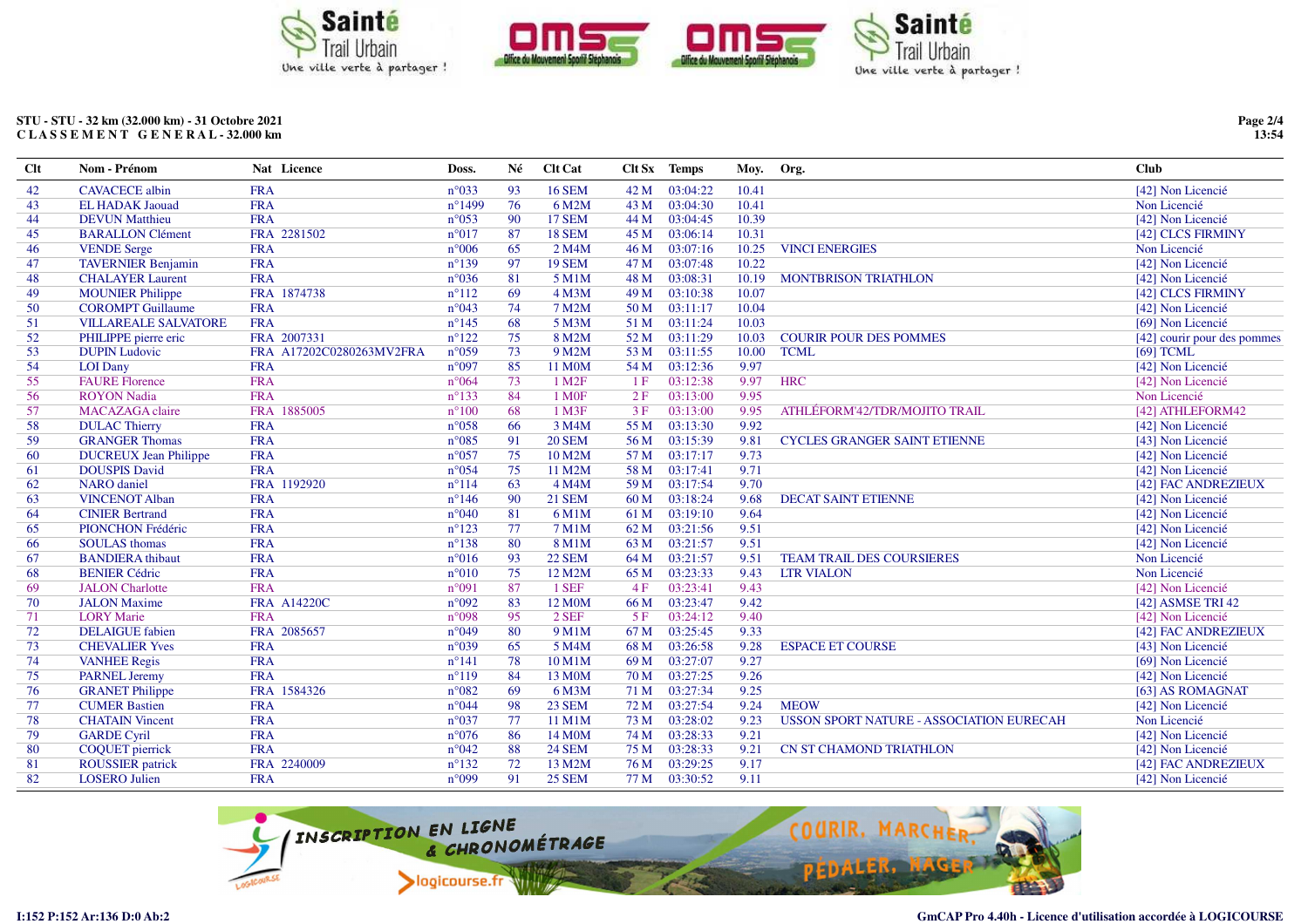

## STU - STU - 32 km (32.000 km) - 31 Octobre 2021 CLASSEMENT GENERAL-32.000 km

| $Cl$ t | Nom - Prénom                  | Nat Licence        | Doss.           | Né | <b>Clt Cat</b>      |                  | Clt Sx Temps | Moy. | Org.                          | Club                       |
|--------|-------------------------------|--------------------|-----------------|----|---------------------|------------------|--------------|------|-------------------------------|----------------------------|
| 83     | <b>VINCENT</b> lionel         | FRA 725090         | $n^{\circ}147$  | 51 | 1 M7M               | 78 M             | 03:31:00     | 9.10 |                               | [21] ASPTT DIJON ATHLETISM |
| 84     | <b>CHAIZE</b> Aurélien        | <b>FRA</b>         | $n^{\circ}035$  | 83 | 15 M0M              | 79 M             | 03:31:21     | 9.08 |                               | [42] Non Licencié          |
| 85     | <b>MAZET</b> Serge            | FRA 1968095        | $n^{\circ}104$  | 66 | 6 M4M               | 80 M             | 03:31:26     | 9.08 |                               | [42] FAC ANDREZIEUX        |
| -86    | <b>MERLOZ</b> Pascaline       | FRA 1894784        | $n^{\circ}106$  | 81 | $1$ M $1$ F         | 6F               | 03:31:57     | 9.06 |                               | ATHLEFORM42                |
| 87     | <b>SIROT MARC</b>             | <b>FRA</b>         | $n^{\circ}137$  | 80 | 12 M1M              | 81 M             | 03:32:04     | 9.05 | <b>TUTO MARCO</b>             | [63] Non Licencié          |
| 88     | <b>MICHALAK Judicael</b>      | <b>FRA</b>         | $n^{\circ}107$  | 76 | 14 M2M              | 82 M             | 03:32:11     | 9.05 | <b>COURIR POUR DES POMMES</b> | Non Licencié               |
| 89     | <b>MORON</b> Vincent          | <b>FRA</b>         | $n^{\circ}111$  | 74 | 15 M2M              | 83 M             | 03:32:12     | 9.05 |                               | [42] Non Licencié          |
| 90     | <b>MASSARDIER Philippe</b>    | <b>FRA</b>         | $n^{\circ}1500$ | 69 | 7 M3M               | 84 M             | 03:34:02     | 8.97 |                               | Non Licencié               |
| 91     | <b>LECUE Brice</b>            | <b>FRA</b>         | $n^{\circ}009$  | 87 | <b>26 SEM</b>       | 85 M             | 03:35:19     | 8.92 | <b>LTR VIALON</b>             | Non Licencié               |
| 92     | <b>GAILLARD</b> cedric        | FRA 2097098        | $n^{\circ}073$  | 74 | 16 M2M              | 86 M             | 03:35:40     | 8.90 |                               | [42] CLCS FIRMINY          |
| 93     | <b>GUERIN Virginie</b>        | <b>FRA</b>         | $n^{\circ}088$  | 86 | 2 MOF               | 7 F              | 03:36:20     | 8.88 |                               | [42] Non Licencié          |
| 94     | <b>FORICHON Matthieu</b>      | <b>FRA</b>         | $n^{\circ}069$  | 76 | 17 M2M              | 87 M             | 03:37:04     | 8.85 |                               | Non Licencié               |
| 95     | <b>GRANDADAM</b> grégory      | <b>FRA</b>         | $n^{\circ}081$  | 85 | 16 M0M              | 88 M             | 03:37:20     | 8.83 |                               | [42] Non Licencié          |
| 96     | <b>DUCHEZ</b> cedric          | <b>FRA</b>         | $n^{\circ}056$  | 74 | 18 M2M              | 89 M             | 03:37:21     | 8.83 |                               | [43] Non Licencié          |
| 97     | <b>MAZA</b> cedric            | <b>FRA</b>         | $n^{\circ}103$  | 75 | 19 M2M              | 90 M             | 03:37:32     | 8.83 |                               | [71] Non Licencié          |
| 98     | <b>MONTET Armand</b>          | <b>FRA</b>         | $n^{\circ}110$  | 84 | 17 M <sub>0</sub> M | 91 M             | 03:37:47     | 8.82 | <b>TABARNAK</b>               | [42] Non Licencié          |
| 99     | <b>PONCET Jean-Christophe</b> | <b>FRA</b>         | $n^{\circ}124$  | 92 | <b>27 SEM</b>       | 92 M             | 03:38:28     | 8.79 |                               | [26] Non Licencié          |
| 100    | <b>TONSON</b> Dominique       | <b>FRA</b>         | $n^{\circ}140$  | 76 | 20 M2M              | 93 M             | 03:38:57     | 8.77 | <b>CASINO RUNNING</b>         | [42] Non Licencié          |
| 101    | <b>PARET Marie-Liesse</b>     | <b>FRA</b>         | $n^{\circ}118$  | 95 | 3 SEF               | 8F               | 03:39:00     | 8.77 |                               | Non Licencié               |
| 102    | <b>PARET Samuel</b>           | <b>FRA</b>         | $n^{\circ}117$  | 92 | <b>28 SEM</b>       | 94 M             | 03:39:00     | 8.77 |                               | [42] Non Licencié          |
| 103    | <b>DEMEURE</b> ludovic        | <b>FRA</b>         | $n^{\circ}050$  | 78 | 13 M1M              | 95 M             | 03:39:06     | 8.76 | <b>DÉCATHLON</b>              | [42] Non Licencié          |
| 104    | <b>LABRUYERE Yann</b>         | <b>FRA</b>         | $n^{\circ}001$  | 71 | 8 M3M               | 96 M             | 03:39:52     | 8.73 | <b>VÉOLIA EAU</b>             | Non Licencié               |
| 105    | <b>EMONET Rémi</b>            | <b>FRA</b>         | $n^{\circ}063$  | 82 | 18 M0M              | 97 M             | 03:40:17     | 8.72 |                               | Non Licencié               |
| 106    | <b>MARSZALEK Charles</b>      | <b>FRA</b>         | $n^{\circ}102$  | 82 | 19 M <sub>0</sub> M | 98 M             | 03:43:07     | 8.61 |                               | [42] Non Licencié          |
| 107    | <b>GALFRÉ</b> Alain           | <b>FRA B71280C</b> | $n^{\circ}074$  | 73 | 21 M2M              | 99 M             | 03:43:32     | 8.59 |                               | [63] Clermont tri          |
| 108    | <b>DUBREUIL Aimeric</b>       | <b>FRA</b>         | $n^{\circ}055$  | 94 | <b>29 SEM</b>       | 100 M            | 03:43:54     | 8.58 |                               | [42] Non Licencié          |
| 109    | <b>FERNANDES</b> Jean-Pierre  | <b>FRA</b>         | $n^{\circ}067$  | 83 | <b>20 M0M</b>       | 101 M            | 03:43:56     | 8.57 |                               | [43] Non Licencié          |
| 110    | <b>LIOGIER Christian</b>      | <b>FRA</b>         | $n^{\circ}096$  | 60 | 1 M5M               | 102 M            | 03:44:30     | 8.55 | <b>BLACK CHICKENS</b>         | [15] Non Licencié          |
| 111    | <b>MENINELI Nadine</b>        | <b>FRA</b>         | $n^{\circ}002$  | 70 | $2$ M3F             | 9F               | 03:44:48     | 8.54 | <b>CLINIQUE DU PARC</b>       | Non Licencié               |
| 112    | <b>BONNET Stéphanie</b>       | <b>FRA</b>         | $n^{\circ}028$  | 84 | 3 M <sub>OF</sub>   | 10F              | 03:45:39     | 8.51 | <b>CLCS FIRMINY</b>           | [42] Non Licencié          |
| 113    | <b>LARGERON</b> Vincent       | <b>FRA</b>         | $n^{\circ}095$  | 89 | <b>30 SEM</b>       | 103 M            | 03:48:09     | 8.42 |                               | [42] Non Licencié          |
| 114    | <b>VALLA SEBASTIEN</b>        | <b>FRA</b>         | $n^{\circ}007$  | 73 | 22 M2M              | 104 M            | 03:48:19     | 8.41 | <b>VILLE SAINT-ETIENNE</b>    | Non Licencié               |
| 115    | <b>PEZZATO FABIEN</b>         | <b>FRA</b>         | $n^{\circ}008$  | 84 | 21 M <sub>0</sub> M | 105 M            | 03:49:14     | 8.38 | <b>VILLE SAINT-ETIENNE</b>    | Non Licencié               |
| 116    | <b>FROGET Jean-Francois</b>   | FRA 2209726        | $n^{\circ}072$  | 71 | 9 M3M               | 106 <sub>M</sub> | 03:49:31     | 8.37 |                               | [42] CLCS FIRMINY          |
| 117    | <b>GRIS</b> Philippe          | <b>FRA</b>         | $n^{\circ}087$  | 61 | 2 M5M               | 107 M            | 03:52:58     | 8.24 |                               | [42] Non Licencié          |
| 118    | <b>GAUCHER</b> remy           | <b>FRA</b>         | $n^{\circ}077$  | 81 | 14 M1M              | 108 M            | 03:53:37     | 8.22 |                               | [34] Non Licencié          |
| 119    | <b>PASSET</b> aurelien        | <b>FRA</b>         | $n^{\circ}120$  | 87 | <b>31 SEM</b>       | 109 M            | 03:54:50     | 8.18 |                               | Non Licencié               |
| 120    | <b>JUGE Michel</b>            | FRA 183103         | $n^{\circ}090$  | 58 | 3 M5M               | 110 M            | 03:56:18     | 8.13 |                               | [42] CLCS FIRMINY          |
| 121    | <b>BARRIERE</b> Laurent       | <b>FRA</b>         | $n^{\circ}019$  | 81 | 15 M1M              | 111 M            | 03:56:19     | 8.13 |                               | [42] CLCS FIRMINY          |
| 122    | <b>VERNAY Benoit</b>          | FRA 2158721        | $n^{\circ}142$  | 86 | 22 M <sub>0</sub> M | 112 M            | 03:56:33     | 8.12 | <b>TERRE DE MULET</b>         | [42] ATHLEFORM42           |
| 123    | <b>DA SILVA Julien</b>        | <b>FRA</b>         | $n^{\circ}046$  | 94 | <b>32 SEM</b>       | 113 M            | 03:56:39     | 8.11 |                               | [63] Non Licencié          |
|        |                               |                    |                 |    |                     |                  |              |      |                               |                            |



Page 3/4<br>13:54